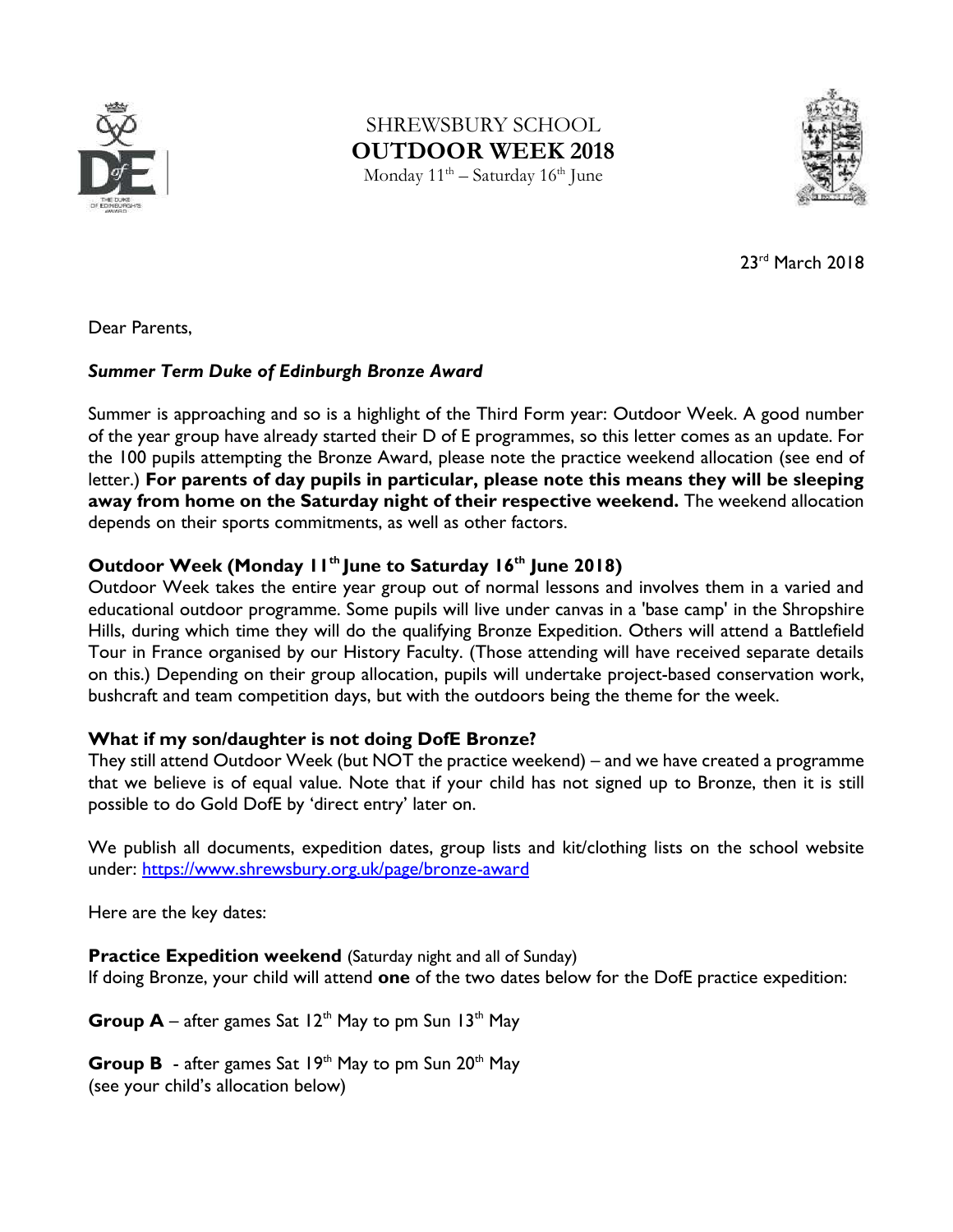### **Charges**

We charge £50 to cover the extra costs of Outdoor Week. However, you should also be aware that we charge an additional sum of  $£70$  (this includes the DofE Record Book fee) for those attempting Bronze to subsidise practice and qualifying expedition costs. These charges will appear on your next termly bill.

#### **Clothing and Equipment**

We will supply all tentage, stoves, sleeping bags, first aid, safety equipment and we also have a limited stock of clothing items for loan. It is very helpful to us if pupils can provide their own gear (i.e. walking boots, sleeping bags, proper waterproofs, etc) as this reduces pressure on our stores.

The Expedition Packing list on our website at [https://www.shrewsbury.org.uk/page/expedition-kit-lists](https://www.shrewsbury.org.uk/page/expedition-kit-lists-and-conditions)[and-conditions](https://www.shrewsbury.org.uk/page/expedition-kit-lists-and-conditions) may help with birthday gift ideas between now and June!

Please note that for DofE participants there is a standard 15% DofE discount available at Cotswold Camping stores, of which there is a branch in Shrewsbury.

With best wishes,

Lt Col Nick David Director of Activities Shrewsbury School

[npd@shrewsbury.org.uk](mailto:npd@shrewsbury.org.uk) Tel: 01743 280855 (CCF/DOE office)

**[Please see below for Practice Weekend Allocation lists and a page of brief general information on the Duke of Edinburgh's Award.]**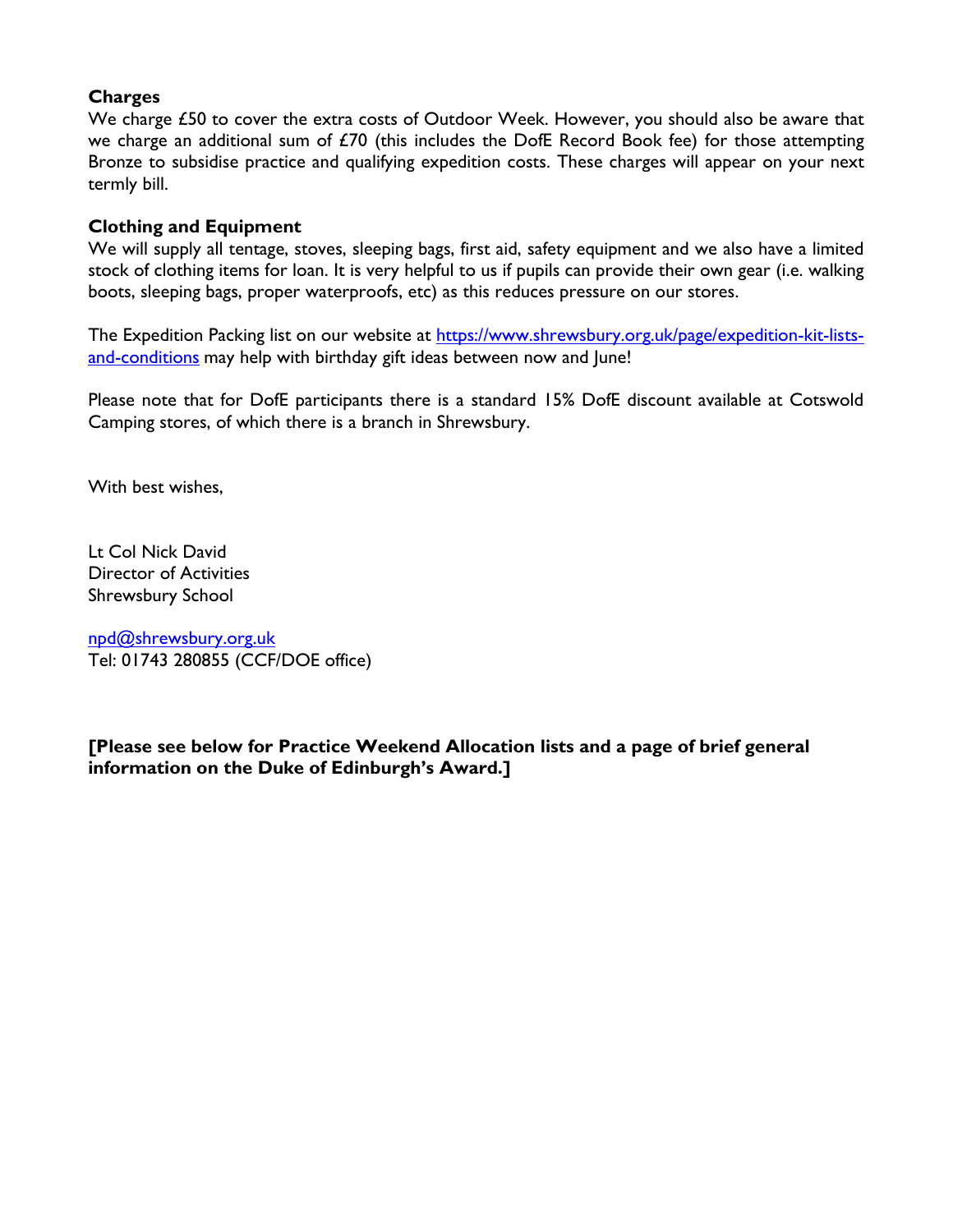## **PRACTICE WEEKEND ALLOCATIONS**

# **Group A (on practice 12/13th May)**

| Elliot         | Ainscough         | Rigg's              |
|----------------|-------------------|---------------------|
| Joseph         | Archer            | Ingram's            |
| Monty          | Baly              | Radbrook            |
| Gregor         | <b>Beardsmore</b> | Ridgemount          |
| <b>Teddy</b>   | <b>Birkbeck</b>   | Ridgemount          |
| Hugo           | Chan              | Oldham's            |
| Oliver         | Clark             | Oldham's            |
| Georgina       | Cooper            | The Grove           |
| Eleanor        | Corbett           | Moser's             |
| Eddie          | Cracknel          | Oldham's            |
| Johnny         | Cunningham        | Ingram's            |
| Jamie          | Davis             | Port Hill           |
| Gus            | Davis             | Oldham's            |
| lames          | Emerson           | Radbrook            |
| Edward         | Forde-Johnston    | Oldham's            |
| Orlando        | Fraser            | Severn Hill         |
| Huw            | Hacket Pain       | <b>School House</b> |
| <b>Isobel</b>  | Hatton            | <b>MSH</b>          |
| James          | <b>Hughes</b>     | <b>School House</b> |
| Charlie        | Huntley           | Rigg's              |
| Harry          | Jones             | Severn Hill         |
| Charlie        | Jones             | Radbrook            |
| Shonan         | Kirino            | Ridgemount          |
| Michael        | Ma                | Ingram's            |
| Frank          | Macdonald-Brown   | Churchill's         |
| Lemuel         | Mandara           | Ingram's            |
| Henry          | <b>McGowan</b>    | Port Hill           |
| Rory           | O'Neill           | <b>School House</b> |
| George         | Pook              | Radbrook            |
| Jonathan       | Price             | Ingram's            |
| Sam            | Ross              | Severn Hill         |
| <b>Harriet</b> | Shuker            | <b>EDH</b>          |
| Lauren         | <b>Taylor</b>     | <b>EDH</b>          |
| Archie         | Taylor            | <b>School House</b> |
| Digby          | Taylor-West       | Ingram's            |
| Harry          | <b>Twelves</b>    | Severn Hill         |
| Nell           | Ware              | <b>MSH</b>          |
| Jenson         | Woodhouse         | Severn Hill         |
| Emily          | Xie               | <b>The Grove</b>    |
| Lily           | Yasoshima         | <b>EDH</b>          |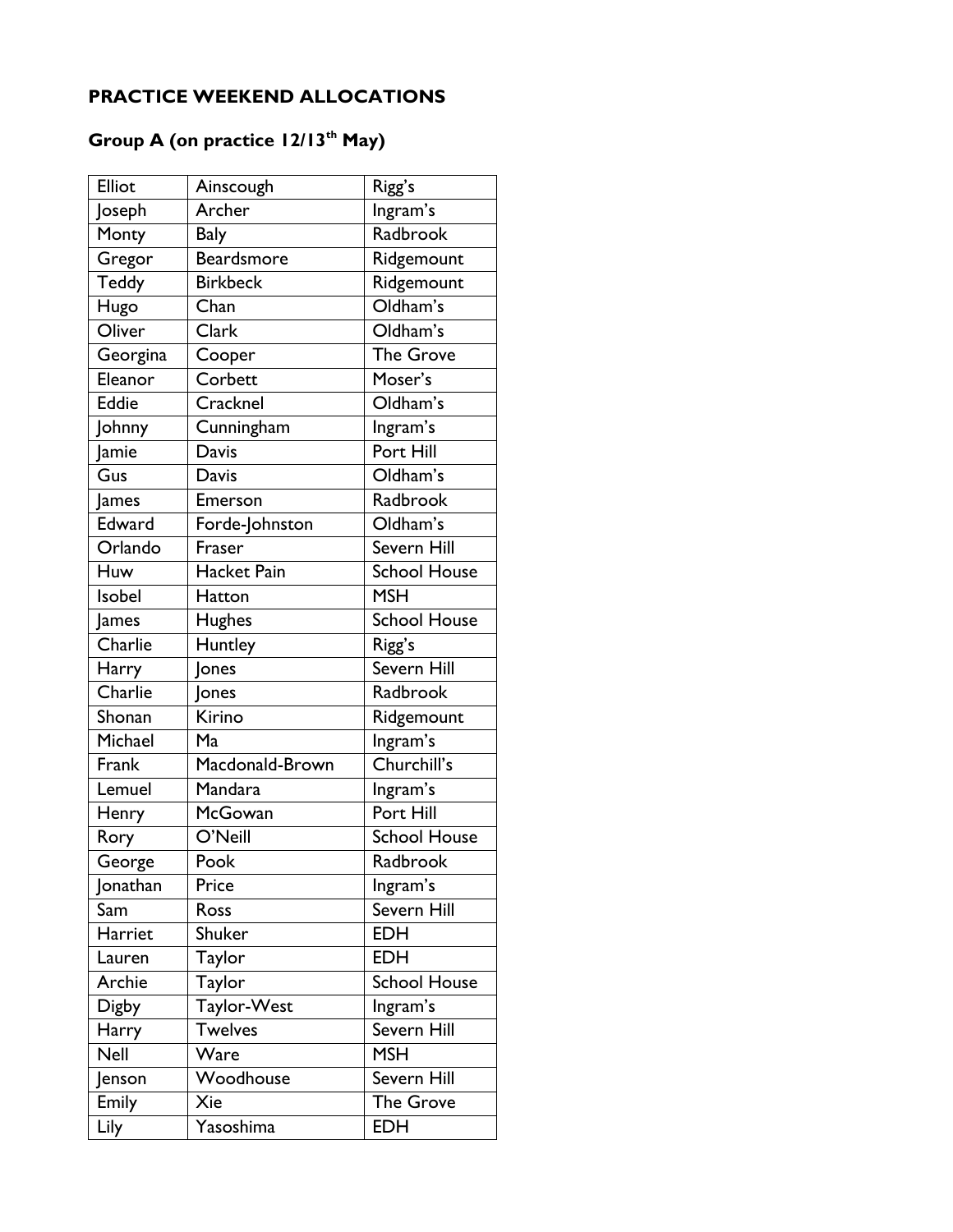# **Group B (on practice 19/20th May)**

| Jago          | Ainslie            | Severn Hill         |
|---------------|--------------------|---------------------|
| Tim           | Antelo             | Radbrook            |
| <b>Nick</b>   | Argyle             | <b>School House</b> |
| Harry         | Bae                | Rigg's              |
| Lisette       | <b>Barden</b>      | <b>The Grove</b>    |
| Frederick     | Bayne              | Churchill's         |
| Finn          | Bourne-Arton       | Ridgemount          |
| <b>Steven</b> | <b>Brakespeare</b> | Ingram's            |
| John          | <b>Bugge</b>       | Churchill's         |
| Rodion        | Chernov            | <b>School House</b> |
| Aman          | Chetan             | Ridgemount          |
| Jolyon        | Coulson            | Ridgemount          |
| Peter         | Crews              | <b>School House</b> |
| Sam           | Crossley           | Churchill's         |
| Harrison      | Cutler             | Rigg's              |
| Hugo          | <b>Davies</b>      | Rigg's              |
| Olivia        | Elliott            | EDH                 |
| Ossian        | Finch              | Rigg's              |
| Freddie       | Foulger            | Port Hill           |
| Louis         | Graham             | Ridgemount          |
| Henry         | Griffiths          | Port Hill           |
| Jennifer      | Halliwell          | Grove               |
| Mew           | Hansiriphan        | Oldham's            |
| Garret        | Healy              | Churchill's         |
| Ella          | Ho                 | <b>MSH</b>          |
| <b>Thomas</b> | <b>Hughes</b>      | Port Hill           |
| Dominic       | Inglis-Jones       | Churchills          |
| Flora         | Kanan              | <b>EDH</b>          |
| George        | <b>Kelly</b>       | Ridgemount          |
| Henry         | Lawson             | Oldham's            |
| <b>Ellie</b>  | Letts              | Moser's             |
| Tobias        | Libreros           | Ingram's            |
| <b>Hester</b> | Lockett            | Moser's             |
| Henry         | Lynskey            | Churchill's         |
| Hugh          | Mackinnon          | Churchill's         |
| James         | Mainwaring         | Severn Hill         |
| Dominic       | McLoughlin         | Radbrook            |
| Isabel        | Morris             | <b>MSH</b>          |
| Viva          | <b>Moss</b>        | Moser's             |
| Christian     | <b>Nicholls</b>    | Port Hill           |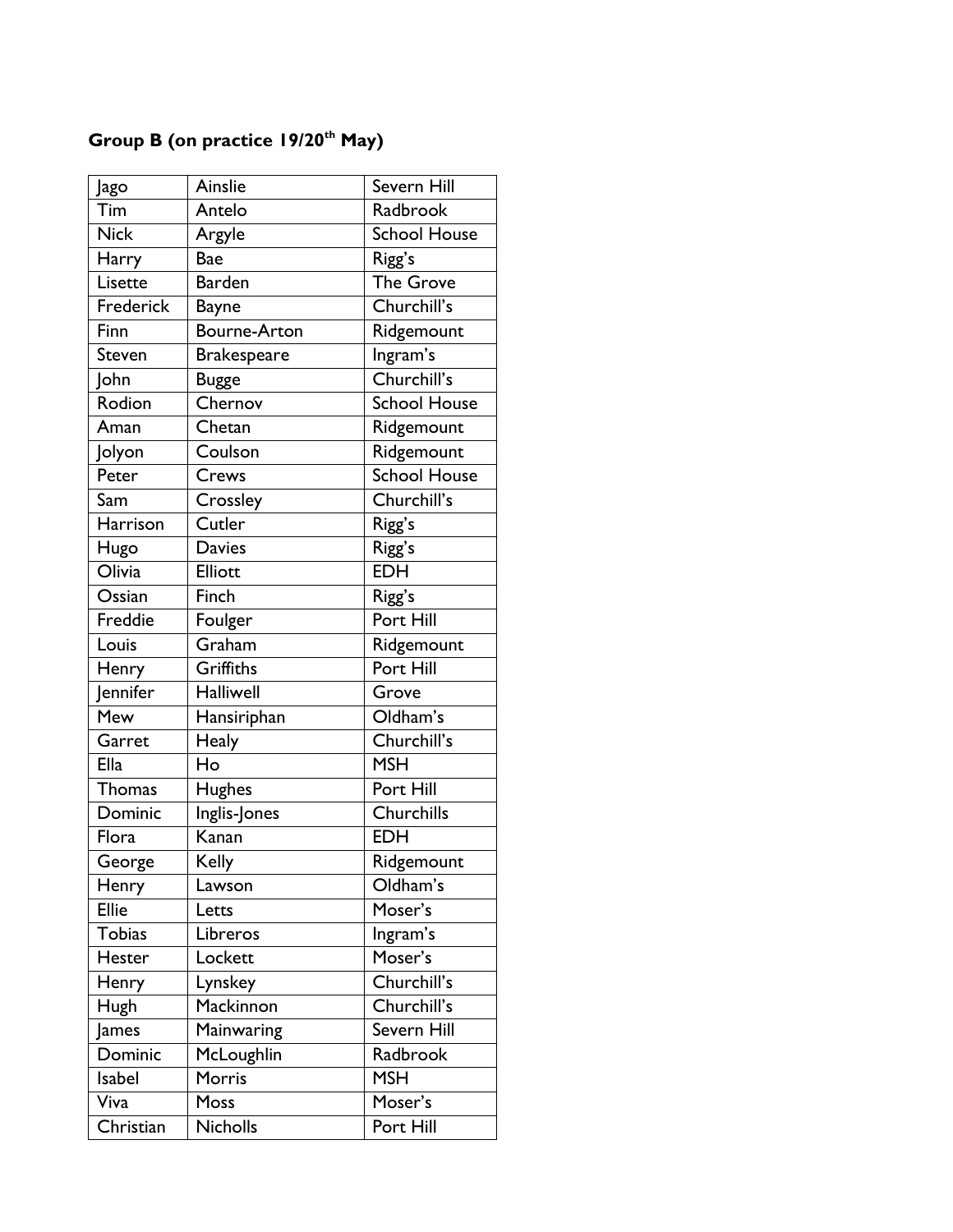| Finnley         | Parr            | Radbrook         |
|-----------------|-----------------|------------------|
| Theo            | Parsons         | Radbrook         |
| Ashleigh        | Pegge           | Grove            |
| Oliver          | Powell          | Ingram's         |
| Ranulf          | Prentis         | Churchill's      |
| Seb             | Price           | Rigg's           |
| Lily-Niamh      | Rogstad         | <b>The Grove</b> |
| Melissa         | Rogstad         | <b>The Grove</b> |
| Isabelle        | Shannon         | <b>The Grove</b> |
| Annabel         | Southern        | <b>MSH</b>       |
| Poppy           | <b>Stephens</b> | <b>MSH</b>       |
| Arthur          | Sutherland      | Churchill's      |
| Isabelle        | Thomassen       | <b>MSH</b>       |
| Dylan           | <b>Tyack</b>    | Port Hill        |
| <b>Isabelle</b> | Urquhart        | <b>The Grove</b> |
| Judah           | Wainwright      | Oldham's         |
| Lottie          | Waterhouse      | <b>EDH</b>       |
| Phoebe          | <b>Watkins</b>  | <b>MSH</b>       |
| Henry           | Weir            | Oldham's         |
| Amber           | Worthington     | <b>MSH</b>       |
| Frank           | Zhang           | Rigg's           |